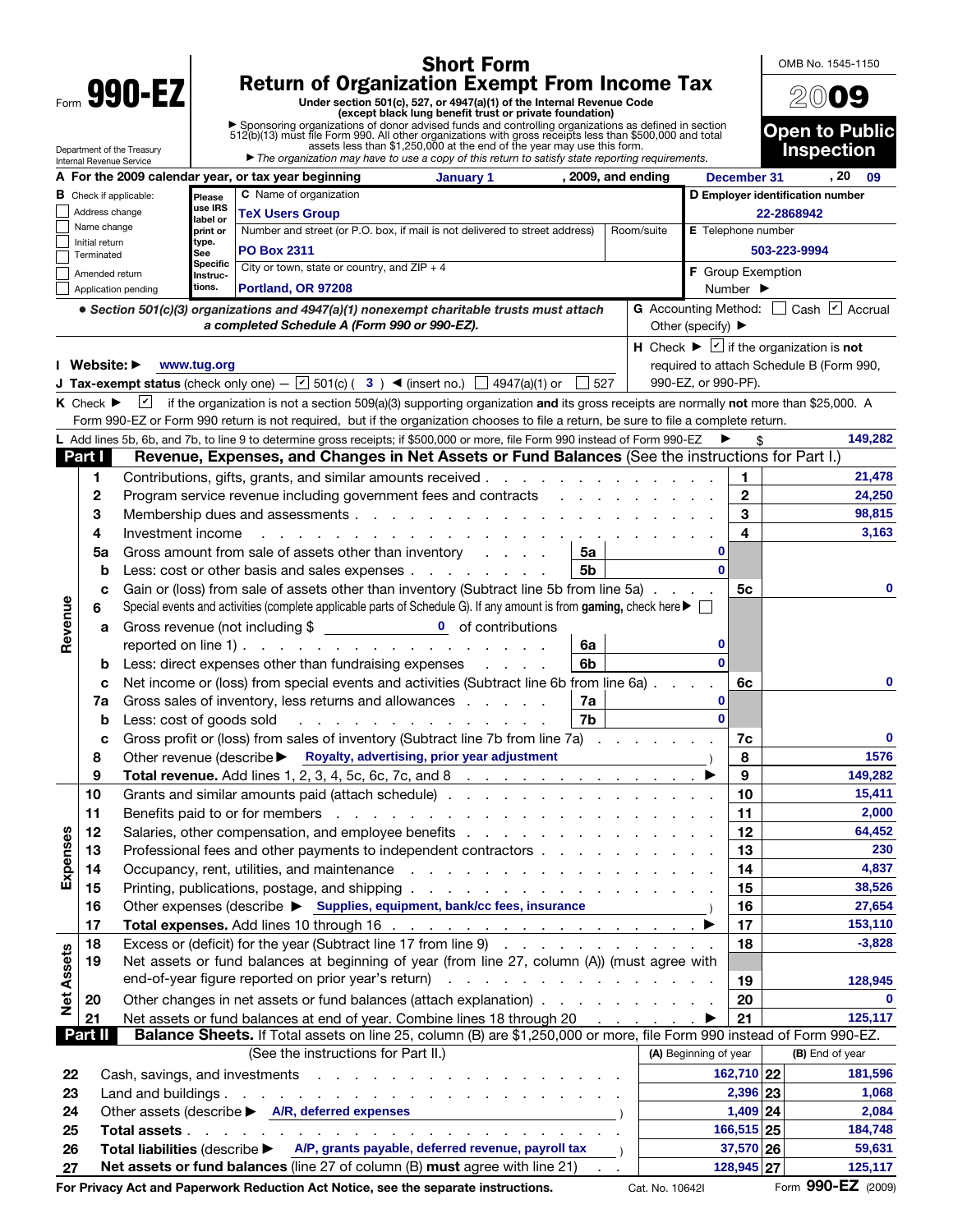|                                                                                                       | Form 990-EZ (2009)                                                                                                                                                                           |                                                                                                          |                  |                          |                                                          | Page 2           |  |  |  |
|-------------------------------------------------------------------------------------------------------|----------------------------------------------------------------------------------------------------------------------------------------------------------------------------------------------|----------------------------------------------------------------------------------------------------------|------------------|--------------------------|----------------------------------------------------------|------------------|--|--|--|
| Part III                                                                                              | Statement of Program Service Accomplishments (See the instructions for Part III.)                                                                                                            |                                                                                                          |                  |                          |                                                          | <b>Expenses</b>  |  |  |  |
|                                                                                                       | What is the organization's primary exempt purpose?                                                                                                                                           | Provide products, information & support for users of TeX.                                                |                  |                          | (Required for section                                    |                  |  |  |  |
| Describe what was achieved in carrying out the organization's exempt purposes. In a clear and concise | $501(c)(3)$ and $501(c)(4)$                                                                                                                                                                  |                                                                                                          |                  |                          |                                                          |                  |  |  |  |
|                                                                                                       | manner, describe the services provided, the number of persons benefited, and other relevant information for                                                                                  |                                                                                                          |                  |                          | organizations and section<br>4947(a)(1) trusts; optional |                  |  |  |  |
|                                                                                                       | each program title.                                                                                                                                                                          |                                                                                                          |                  |                          |                                                          | for others.)     |  |  |  |
| 28                                                                                                    | TeXworks front end. Create a user interface for GNU/Linux; user interface and installer for Windows and Mac.                                                                                 |                                                                                                          |                  |                          |                                                          |                  |  |  |  |
|                                                                                                       |                                                                                                                                                                                              |                                                                                                          |                  |                          |                                                          |                  |  |  |  |
|                                                                                                       | Number of persons benefited: thousands.                                                                                                                                                      |                                                                                                          |                  |                          |                                                          |                  |  |  |  |
|                                                                                                       |                                                                                                                                                                                              |                                                                                                          |                  |                          |                                                          |                  |  |  |  |
|                                                                                                       | (Grants \$                                                                                                                                                                                   | 2,500) If this amount includes foreign grants, check here $\ldots$ $\ldots$ $\blacktriangleright$ $\Box$ |                  |                          | <b>28a</b>                                               | $\bf{0}$         |  |  |  |
| 29                                                                                                    | <b>Oriental TeX and LuaTeX</b>                                                                                                                                                               |                                                                                                          |                  |                          |                                                          |                  |  |  |  |
|                                                                                                       |                                                                                                                                                                                              |                                                                                                          |                  |                          |                                                          |                  |  |  |  |
|                                                                                                       | The Oriental TeX project is a major effort to extend TeX to be suitable for Arabic scholarship.<br>The implementation vehicle is LuaTeX. Number of persons benefited: hundreds to thousands. |                                                                                                          |                  |                          |                                                          |                  |  |  |  |
|                                                                                                       | (Grants \$<br>5,500) If this amount includes foreign grants, check here                                                                                                                      | 29a                                                                                                      | 0                |                          |                                                          |                  |  |  |  |
| 30                                                                                                    | <b>Free Font Initiative</b>                                                                                                                                                                  |                                                                                                          |                  |                          |                                                          |                  |  |  |  |
|                                                                                                       | Development of free fonts, free software tools for font creation, and free font distribution projects.                                                                                       |                                                                                                          |                  |                          |                                                          |                  |  |  |  |
|                                                                                                       | Number of persons benefited: thousands                                                                                                                                                       |                                                                                                          |                  |                          |                                                          |                  |  |  |  |
|                                                                                                       | (Grants \$                                                                                                                                                                                   | 3,880) If this amount includes foreign grants, check here                                                |                  |                          | 30a                                                      |                  |  |  |  |
|                                                                                                       |                                                                                                                                                                                              |                                                                                                          |                  |                          |                                                          |                  |  |  |  |
|                                                                                                       | (Grants \$                                                                                                                                                                                   | ) If this amount includes foreign grants, check here                                                     |                  |                          | 31a                                                      |                  |  |  |  |
|                                                                                                       | 32 Total program service expenses (add lines 28a through 31a)                                                                                                                                |                                                                                                          |                  |                          | 32                                                       |                  |  |  |  |
| <b>Part IV</b>                                                                                        | List of Officers, Directors, Trustees, and Key Employees. List each one even if not compensated. (See the instructions for Part IV.)                                                         |                                                                                                          |                  |                          |                                                          |                  |  |  |  |
|                                                                                                       |                                                                                                                                                                                              | (b) Title and average                                                                                    | (c) Compensation | (d) Contributions to     |                                                          | (e) Expense      |  |  |  |
|                                                                                                       | (a) Name and address                                                                                                                                                                         | hours per week                                                                                           | (If not paid,    | employee benefit plans & |                                                          | account and      |  |  |  |
|                                                                                                       |                                                                                                                                                                                              | devoted to position                                                                                      | $enter -0$ -.)   | deferred compensation    |                                                          | other allowances |  |  |  |
|                                                                                                       | <b>Karl Berry</b>                                                                                                                                                                            | <b>President</b>                                                                                         |                  |                          |                                                          |                  |  |  |  |
|                                                                                                       | Bandon, OR US                                                                                                                                                                                |                                                                                                          | 0                |                          | 0                                                        |                  |  |  |  |
|                                                                                                       | <b>Kaja Christinasen</b>                                                                                                                                                                     | <b>Vice President</b>                                                                                    |                  |                          |                                                          |                  |  |  |  |
|                                                                                                       | <b>Arhus, Denmark</b>                                                                                                                                                                        |                                                                                                          | 0                |                          | 0                                                        |                  |  |  |  |
|                                                                                                       | <b>Sue DeMeritt</b>                                                                                                                                                                          | <b>Secretary</b>                                                                                         |                  |                          |                                                          |                  |  |  |  |
|                                                                                                       | San Diego, CA US                                                                                                                                                                             |                                                                                                          | 0                | 0                        |                                                          |                  |  |  |  |
|                                                                                                       | <b>David Walden</b>                                                                                                                                                                          |                                                                                                          |                  |                          |                                                          |                  |  |  |  |
|                                                                                                       | <b>East Sandwich, MA US</b>                                                                                                                                                                  | <b>Treasurer</b>                                                                                         | 0                |                          | 0                                                        |                  |  |  |  |
|                                                                                                       | <b>Barbara Beeton</b>                                                                                                                                                                        |                                                                                                          |                  |                          |                                                          |                  |  |  |  |
|                                                                                                       | <b>Providence, RI US</b>                                                                                                                                                                     | <b>Director</b>                                                                                          | 0                |                          | 0                                                        |                  |  |  |  |
|                                                                                                       | <b>Jon Breitenbucher</b>                                                                                                                                                                     |                                                                                                          |                  |                          |                                                          |                  |  |  |  |
|                                                                                                       | <b>Wooster, OH US</b>                                                                                                                                                                        | <b>Director</b>                                                                                          | 0                |                          | 0                                                        |                  |  |  |  |
|                                                                                                       |                                                                                                                                                                                              |                                                                                                          |                  |                          |                                                          |                  |  |  |  |
|                                                                                                       | Jonathan Fine                                                                                                                                                                                | <b>Director</b>                                                                                          |                  |                          |                                                          |                  |  |  |  |
|                                                                                                       | <b>Milton Keynes, UK</b>                                                                                                                                                                     |                                                                                                          |                  |                          |                                                          |                  |  |  |  |
|                                                                                                       | <b>Steve Grathwohl</b>                                                                                                                                                                       | <b>Director</b>                                                                                          |                  |                          |                                                          |                  |  |  |  |
|                                                                                                       | <b>Chapel Hill, NC US</b>                                                                                                                                                                    |                                                                                                          | 0                |                          | 0                                                        |                  |  |  |  |
|                                                                                                       | <b>Jim Hefferon</b>                                                                                                                                                                          | <b>Director</b>                                                                                          |                  |                          |                                                          |                  |  |  |  |
|                                                                                                       | Colchester, VT US                                                                                                                                                                            |                                                                                                          | Ω                |                          | 0                                                        |                  |  |  |  |
|                                                                                                       | <b>Klaus Hoeppner</b>                                                                                                                                                                        | <b>Director</b>                                                                                          |                  |                          |                                                          |                  |  |  |  |
|                                                                                                       | <b>Darmstadt, Germany</b>                                                                                                                                                                    | Ω                                                                                                        |                  |                          | 0                                                        |                  |  |  |  |
|                                                                                                       | <b>Ross Moore</b>                                                                                                                                                                            |                                                                                                          |                  |                          |                                                          |                  |  |  |  |
|                                                                                                       | Sydney, NSW, Australia                                                                                                                                                                       | <b>Director</b>                                                                                          | Ω                |                          | 0                                                        |                  |  |  |  |
|                                                                                                       | <b>Steve Peter</b>                                                                                                                                                                           |                                                                                                          |                  |                          |                                                          |                  |  |  |  |
|                                                                                                       | Edison, NJ US                                                                                                                                                                                | <b>Director</b>                                                                                          | Ω                |                          | 0                                                        |                  |  |  |  |
|                                                                                                       | <b>Philip Taylor</b>                                                                                                                                                                         |                                                                                                          |                  |                          |                                                          |                  |  |  |  |
|                                                                                                       | <b>Turnbridge Wells, UK</b>                                                                                                                                                                  | <b>Director</b>                                                                                          | Ω                |                          | 0                                                        |                  |  |  |  |
|                                                                                                       | <b>Cheryl Ponchin</b>                                                                                                                                                                        |                                                                                                          |                  |                          |                                                          |                  |  |  |  |
|                                                                                                       | <b>Princeton, NJ US</b>                                                                                                                                                                      | <b>Director</b>                                                                                          | Ω                |                          | 0                                                        |                  |  |  |  |
|                                                                                                       |                                                                                                                                                                                              |                                                                                                          |                  |                          |                                                          |                  |  |  |  |
|                                                                                                       |                                                                                                                                                                                              |                                                                                                          |                  |                          |                                                          |                  |  |  |  |
|                                                                                                       |                                                                                                                                                                                              |                                                                                                          |                  |                          |                                                          |                  |  |  |  |
|                                                                                                       |                                                                                                                                                                                              |                                                                                                          |                  |                          |                                                          |                  |  |  |  |
|                                                                                                       |                                                                                                                                                                                              |                                                                                                          |                  |                          |                                                          |                  |  |  |  |
|                                                                                                       |                                                                                                                                                                                              |                                                                                                          |                  |                          |                                                          |                  |  |  |  |
|                                                                                                       |                                                                                                                                                                                              |                                                                                                          |                  |                          |                                                          |                  |  |  |  |
|                                                                                                       |                                                                                                                                                                                              |                                                                                                          |                  |                          |                                                          |                  |  |  |  |
|                                                                                                       |                                                                                                                                                                                              |                                                                                                          |                  |                          |                                                          |                  |  |  |  |
|                                                                                                       |                                                                                                                                                                                              |                                                                                                          |                  |                          |                                                          |                  |  |  |  |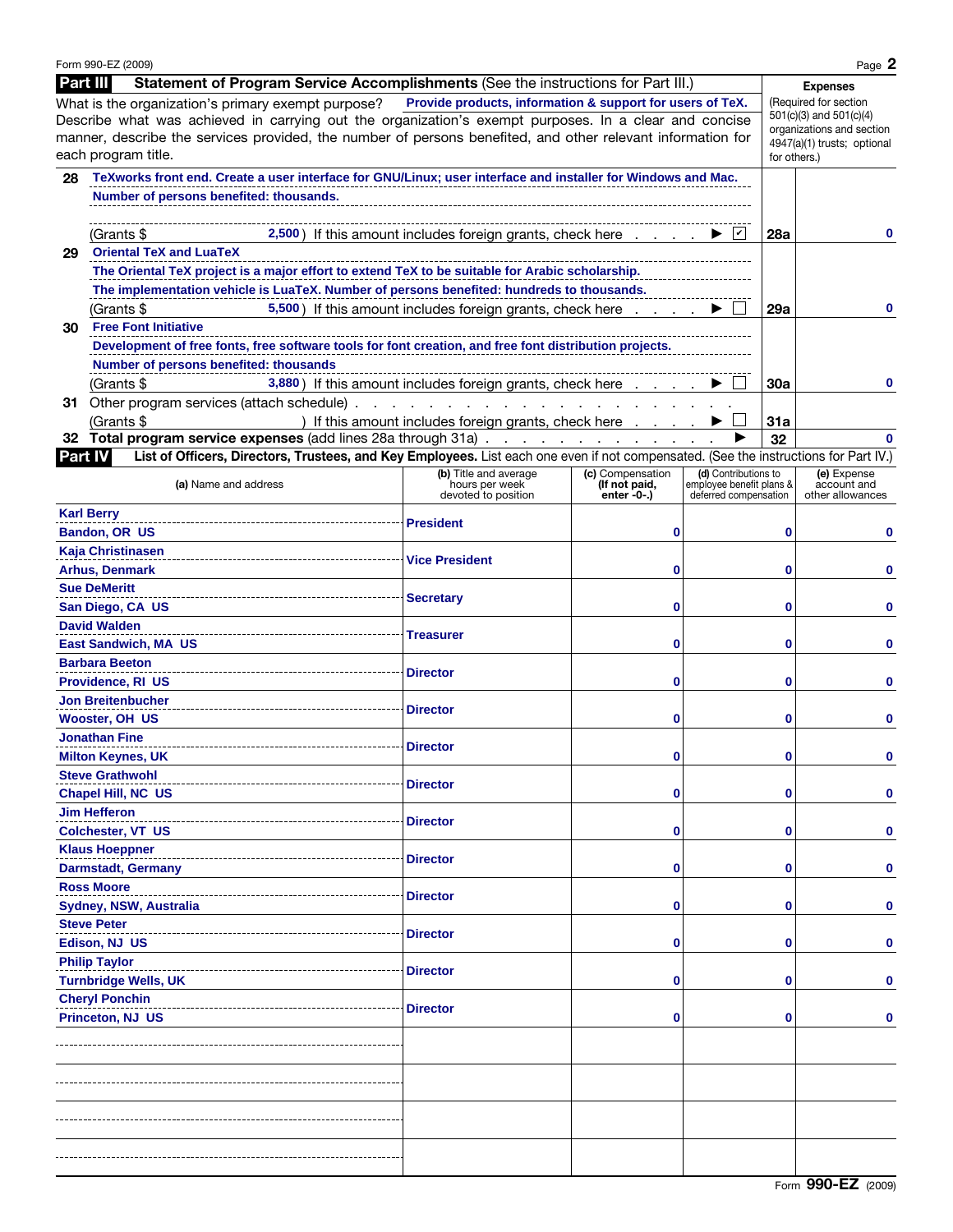|          | Form 990-EZ (2009)                                                                                                                                                                                                                                                                                                                                                                                    |                    |            | Page 3  |  |  |  |
|----------|-------------------------------------------------------------------------------------------------------------------------------------------------------------------------------------------------------------------------------------------------------------------------------------------------------------------------------------------------------------------------------------------------------|--------------------|------------|---------|--|--|--|
| Part V   | <b>Other Information</b> (Note the statement requirements in the instructions for Part V.)                                                                                                                                                                                                                                                                                                            |                    | Yes No     |         |  |  |  |
| 33       | Did the organization engage in any activity not previously reported to the IRS? If "Yes," attach a detailed                                                                                                                                                                                                                                                                                           |                    |            |         |  |  |  |
|          | description of each activity respectively and the contract of the contract of the contract of the contract of the contract of the contract of the contract of the contract of the contract of the contract of the contract of                                                                                                                                                                         | 33                 |            | V       |  |  |  |
| 34       | Were any changes made to the organizing or governing documents? If "Yes," attach a conformed copy of                                                                                                                                                                                                                                                                                                  |                    |            |         |  |  |  |
|          |                                                                                                                                                                                                                                                                                                                                                                                                       | 34                 |            | ✓       |  |  |  |
| 35       | If the organization had income from business activities, such as those reported on lines 2, 6a, and 7a (among others), but                                                                                                                                                                                                                                                                            |                    |            |         |  |  |  |
|          | not reported on Form 990-T, attach a statement explaining why the organization did not report the income on Form 990-T.                                                                                                                                                                                                                                                                               |                    |            |         |  |  |  |
| a        | Did the organization have unrelated business gross income of \$1,000 or more or was it subject to section<br>6033(e) notice, reporting, and proxy tax requirements?<br>and the contract of the contract of the contract of the contract of the contract of the contract of the contract of the contract of the contract of the contract of the contract of the contract of the contract of the contra |                    |            | V       |  |  |  |
| b        |                                                                                                                                                                                                                                                                                                                                                                                                       | 35a<br>35b         |            | V       |  |  |  |
| 36       | Did the organization undergo a liquidation, dissolution, termination, or significant disposition of net assets                                                                                                                                                                                                                                                                                        |                    |            | V       |  |  |  |
|          | during the year? If "Yes," complete applicable parts of Schedule N<br>the contract of the contract of the                                                                                                                                                                                                                                                                                             |                    |            |         |  |  |  |
| 37a      | $\mathbf 0$<br>Enter amount of political expenditures, direct or indirect, as described in the instructions. $\blacktriangleright$ 37a                                                                                                                                                                                                                                                                | 36                 |            |         |  |  |  |
| b        |                                                                                                                                                                                                                                                                                                                                                                                                       | 37b                |            | V       |  |  |  |
| 38a      | Did the organization borrow from, or make any loans to, any officer, director, trustee, or key employee or were                                                                                                                                                                                                                                                                                       |                    |            |         |  |  |  |
|          | any such loans made in a prior year and still outstanding at the end of the period covered by this return?                                                                                                                                                                                                                                                                                            | 38a                |            | V       |  |  |  |
| b        | If "Yes," complete Schedule L, Part II and enter the total amount involved<br>38b                                                                                                                                                                                                                                                                                                                     |                    |            |         |  |  |  |
| 39       | Section 501(c)(7) organizations. Enter:                                                                                                                                                                                                                                                                                                                                                               |                    |            |         |  |  |  |
| а        | Initiation fees and capital contributions included on line 9<br>39а<br>39 <sub>b</sub><br>Gross receipts, included on line 9, for public use of club facilities                                                                                                                                                                                                                                       |                    |            |         |  |  |  |
| b<br>40a | Section 501(c)(3) organizations. Enter amount of tax imposed on the organization during the year under:                                                                                                                                                                                                                                                                                               |                    |            |         |  |  |  |
|          | 0 ; section 4912 $\blacktriangleright$ 0 ; section 4955 $\blacktriangleright$<br>section 4911 ▶                                                                                                                                                                                                                                                                                                       |                    |            |         |  |  |  |
|          | Section 501(c)(3) and 501(c)(4) organizations. Did the organization engage in any section 4958 excess benefit                                                                                                                                                                                                                                                                                         |                    |            |         |  |  |  |
|          | transaction during the year or is it aware that it engaged in an excess benefit transaction with a disqualified                                                                                                                                                                                                                                                                                       |                    |            |         |  |  |  |
|          | person in a prior year, and that the transaction has not been reported on any of the organization's prior                                                                                                                                                                                                                                                                                             |                    |            |         |  |  |  |
|          |                                                                                                                                                                                                                                                                                                                                                                                                       | 40b                |            |         |  |  |  |
|          | Section 501(c)(3) and 501(c)(4) organizations. Enter amount of tax imposed on                                                                                                                                                                                                                                                                                                                         |                    |            |         |  |  |  |
|          | organization managers or disqualified persons during the year under sections 4912,                                                                                                                                                                                                                                                                                                                    |                    |            |         |  |  |  |
|          | 0<br>Section 501(c)(3) and 501(c)(4) organizations. Enter amount of tax on line 40c                                                                                                                                                                                                                                                                                                                   |                    |            |         |  |  |  |
|          | reimbursed by the organization $\qquad \qquad \ldots \qquad \qquad \ldots$<br>0                                                                                                                                                                                                                                                                                                                       |                    |            |         |  |  |  |
| е        | All organizations. At any time during the tax year, was the organization a party to a prohibited tax shelter                                                                                                                                                                                                                                                                                          |                    |            |         |  |  |  |
|          |                                                                                                                                                                                                                                                                                                                                                                                                       | 40e                |            |         |  |  |  |
| 41       | List the states with which a copy of this return is filed. $\triangleright$ Oregon                                                                                                                                                                                                                                                                                                                    |                    |            |         |  |  |  |
| 42a      | The organization's books are in care of <b>&gt; Robin Laakso</b> extensional contract the organization's books are in care of <b>&gt; Robin Laakso</b><br>Telephone no. ▶                                                                                                                                                                                                                             | 503-223-9994       |            |         |  |  |  |
|          | Located at $\triangleright$ PO Box 2311<br>$ZIP + 4$                                                                                                                                                                                                                                                                                                                                                  | 97208              |            |         |  |  |  |
| b        | At any time during the calendar year, did the organization have an interest in or a signature or other authority                                                                                                                                                                                                                                                                                      |                    |            |         |  |  |  |
|          | over a financial account in a foreign country (such as a bank account, securities account, or other financial                                                                                                                                                                                                                                                                                         |                    | Yes No     |         |  |  |  |
|          | If "Yes," enter the name of the foreign country: ▶                                                                                                                                                                                                                                                                                                                                                    | 42 <sub>b</sub>    |            | V       |  |  |  |
|          | See the instructions for exceptions and filing requirements for Form TD F 90-22.1, Report of Foreign Bank                                                                                                                                                                                                                                                                                             |                    |            |         |  |  |  |
|          | and Financial Accounts.                                                                                                                                                                                                                                                                                                                                                                               |                    |            |         |  |  |  |
|          | At any time during the calendar year, did the organization maintain an office outside of the U.S.?                                                                                                                                                                                                                                                                                                    | 42c                |            | V       |  |  |  |
|          | If "Yes," enter the name of the foreign country: ▶                                                                                                                                                                                                                                                                                                                                                    |                    |            |         |  |  |  |
| 43       | Section 4947(a)(1) nonexempt charitable trusts filing Form 990-EZ in lieu of Form 1041-Check here                                                                                                                                                                                                                                                                                                     |                    |            | $\perp$ |  |  |  |
|          | and enter the amount of tax-exempt interest received or accrued during the tax year $\ldots$<br>43                                                                                                                                                                                                                                                                                                    |                    |            |         |  |  |  |
|          |                                                                                                                                                                                                                                                                                                                                                                                                       |                    | <b>Yes</b> | No      |  |  |  |
| 44       | Did the organization maintain any donor advised funds? If "Yes," Form 990 must be completed instead of<br>Form 990-EZ                                                                                                                                                                                                                                                                                 |                    |            |         |  |  |  |
| 45       | Is any related organization a controlled entity of the organization within the meaning of section 512(b)(13)? If                                                                                                                                                                                                                                                                                      | 44                 |            | V       |  |  |  |
|          | "Yes," Form 990 must be completed instead of Form 990-EZ.                                                                                                                                                                                                                                                                                                                                             | 45                 |            | V       |  |  |  |
|          |                                                                                                                                                                                                                                                                                                                                                                                                       | Form 990-EZ (2009) |            |         |  |  |  |